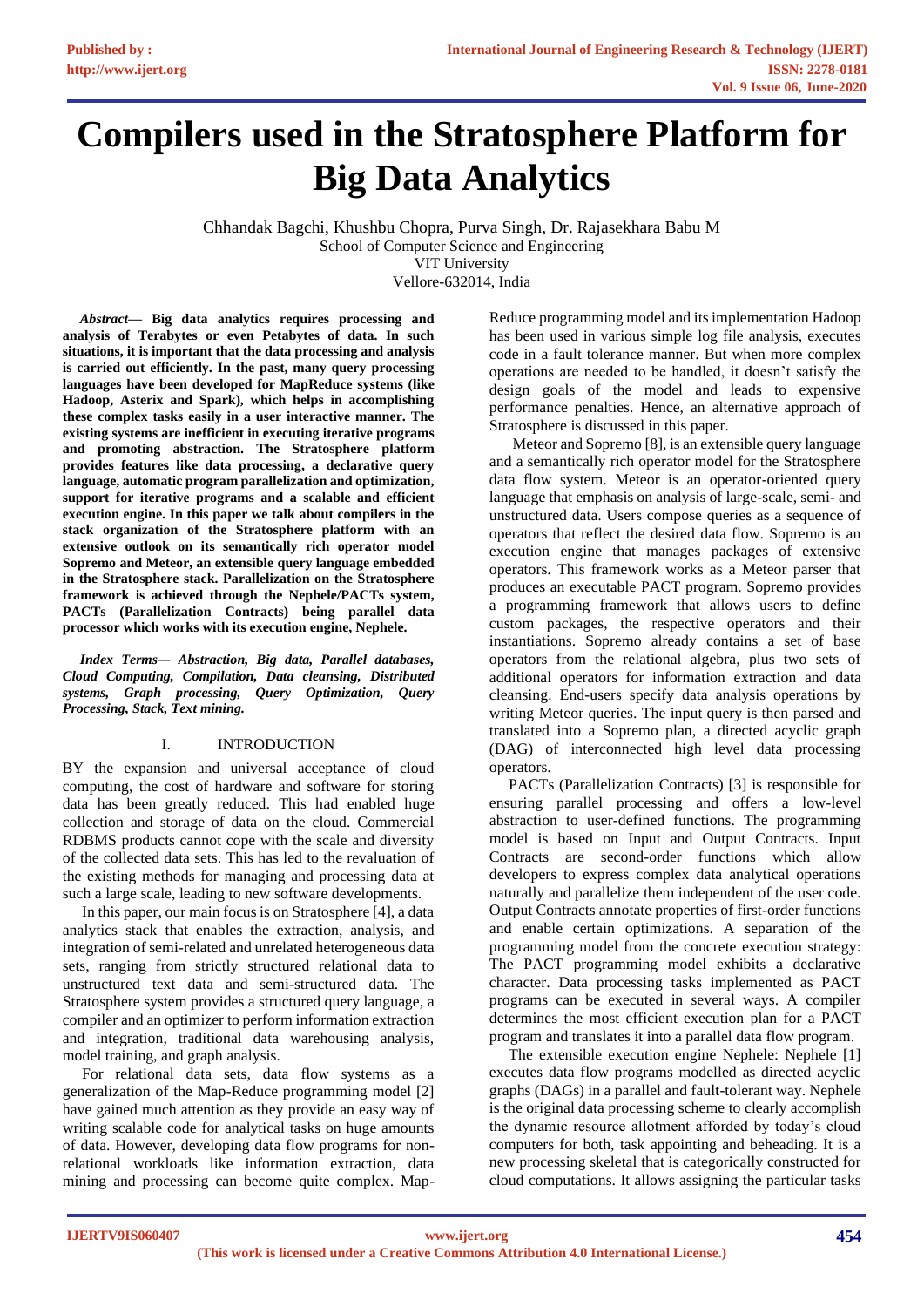of a processing job to different types of virtual machines and takes care of their instantiation and termination during the job execution. Nephele is the first framework that dynamically allocates or deallocates resources from the cloud for job scheduling and execution. Nephele/PACTs system is parallel processing system that is centered around Parallelization Contracts (PACTs) and the scalable parallel execution engine Nephele.

## II. RELATED WORKS

## *A. End-to-end big data systems*

 Currently there are a few systems that are being developed that will help us to advance distributed data management. Hadoop [6] with its higher-level languages Pig [22], Hive [7], and libraries such as Mahout is the most popular.

 Hadoop's architecture makes use of the Hadoop Common package, which provides OS level abstractions and a file system, a MapReduce engine like MapReduce/MR1 or YARN/MR2 and finally the Hadoop Distributed File System (HDFS).

 A small Hadoop cluster consists of multiple worker nodes with a single master. A slave or worker node is both a Data Node as well as a Task Tracker. The master node consists of a Name Node, Data Node, Job tracker, Task tracker.

 Asterix started with a vision to create a parallel, semistructured information management system. This has led to the creation of three reusable software layers. The bottommost layer of the Asterix software stack is a dataintensive runtime named Hyracks. Hyracks is roughly at the same level as MapReduce in implementations of higherlevel data analysis languages in Hadoop such as Pig[22], Jaql[20] or Hive[7]. The topmost layer of the software stack is composed of a parallel database management system, with its own query language (AQL) for querying, describing and analyzing data and a full, flexible data model (ADM). There exists a middle layer between Hyracks and the Asterix DBMS called Algebricks. It is a model-agnostic, algebraic "virtual machine" for parallel query processing and optimization.

 Spark [20] is a distributed system developed by UC Berkeley that works on memory-resident data. Spark provides programmers with an API centred on a data structure called resilient distributed dataset (RDD), which is a read-only multiset of data items distributed over a cluster of machines, which is maintained in a fault-tolerant manner.

 As RDDs are available in the Spark system, it facilitates the implementation of both iterative algorithms as well as interactive/exploratory data analysis.

## *B. Query Languages and models for parallel data management*

 Conceptually it is easy to parallelize the basic operators used in relational algebra, and such parallel database systems have existed for a long time. The MapReduce paradigm of parallel programming revolutionized parallel programming and widened its scope by including more generalized user defined aggregation functions.

 The PACT programming model has been developed with the goal of overcoming the problems faced during complex analytical tasks. It is based on the concept of Input Contracts, which is a generalization of the Map and Reduce functions. It is better than MapReduce in several aspects and has been discussed in detail later in section 5 of this paper.

# *C. Query Optimization*

 The Scope [19] system uses an optimizer which focuses on transformations and is based on the Cascades framework that is used to translate input scripts into execution plans that are efficient. The Scope optimizer considers many alternate plans and chooses the one that has the lowest cost among them.

 Manimal [17] uses static analysis-based techniques in a MapReduce system to enable relational-style optimization. Standard MapReduce system scans through each bit of the input while Manimal only chooses to scan those bits which are important to get the output.

 Stubby [18] is an automatic cost-based optimizer for MapReduce workflows. Stubby takes into consideration multiple types of optimization which can be composed together, which in turn leads to the generation of a large plan space for a MapReduce workflow.

## *D. Distributed dataflow execution*

 The principles behind parallel databases have been known and explored since the 1980s in systems like Gamma and Grace.

 Gamma [11] was a relational database machine introduced in 1986. It exploits dataflow query processing techniques. The framework and prototype of Gamma demonstrated the practical implementation of parallelism and also described for the first time how it can be controlled by using a combination of hashing and pipelining algorithms on the data between various processes. The advantage that Gamma had over existing relational database system on local area network was that Gamma had no notion of site autonomy, had a centralized schema, and a single point for initiating the execution of all queries.

 Grace [12] was an initial system software for parallel relational database. In this system, the execution of the operations and its data sets are encapsulated and controlled as a task. The tasks were made into autonomous objects using data stream control protocol between the various modules of the particular task. The control overheads are greatly eliminated firstly by adopting the task-level granularity for the execution and control and then by executing the operations along with the flow of its data. Grace achieves a complete data stream oriented processing.

MapReduce [10] is a programming model and an associated implementation for processing and generating large data sets. Users specify a map function that processes a key/value pair to generate a set of intermediate key/value pairs, and a reduce function that merges all intermediate values associated with the same intermediate key.

# *E. Distributive Iterative Algorithms*

 For a long time now various stand-alone graph processing systems or approaches to integrate iterative processing in dataflow engines have been proposed.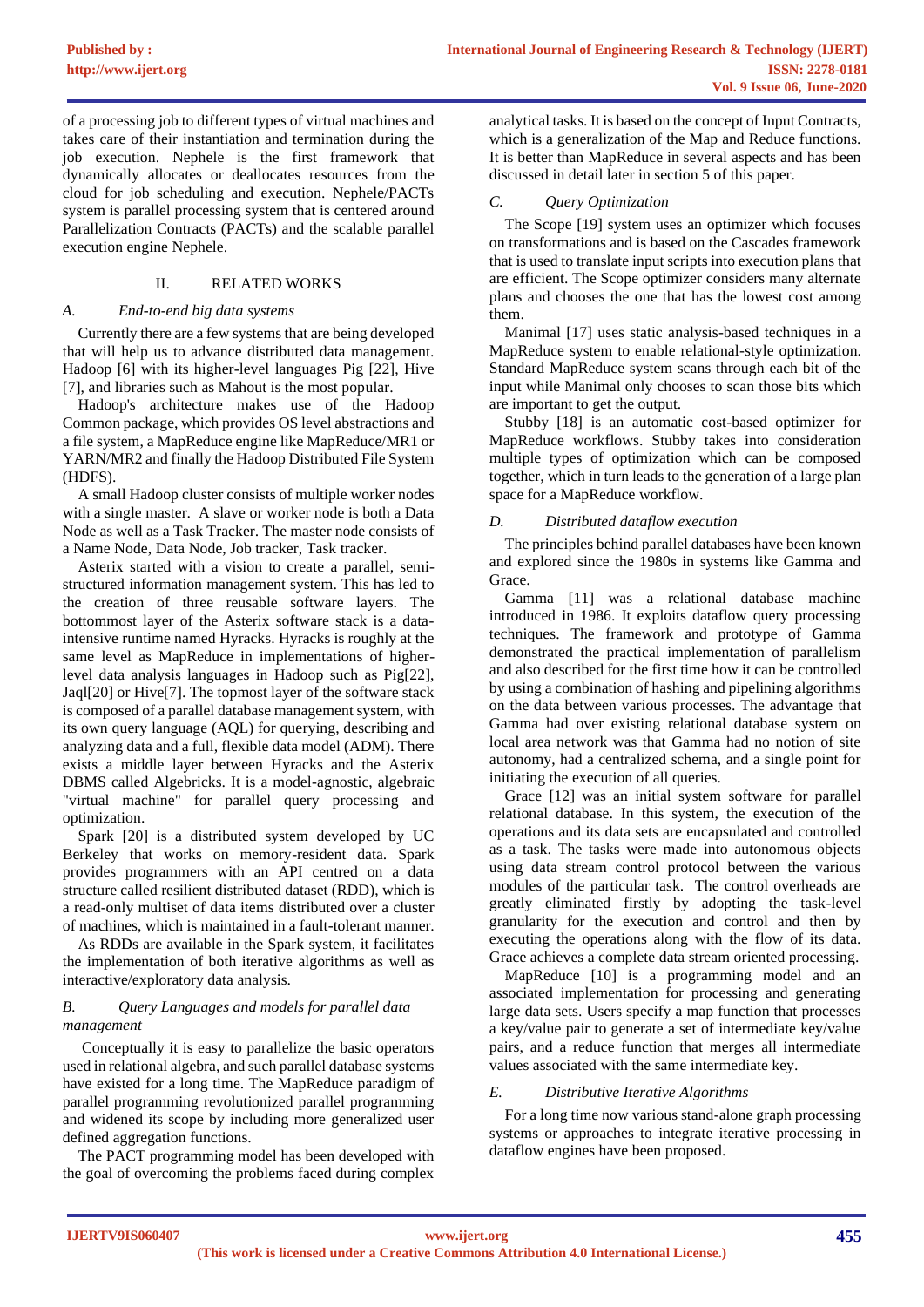GraphLab [14] is a specialized framework for parallel machine learning, where programs are modelled into a graph expressing the computational dependencies of the input. Programs are expressed as update functions on vertices, which can read neighbouring vertices' state through a shared memory abstraction. Furthermore, GraphLab provides configurable consistency levels and asynchronous scheduling of the updates. Distributed GraphLab extends the shared memory GraphLab abstraction to the distributed setting by refining the execution model, relaxing the scheduling requirements, and introducing a new distributed data-graph, execution engines, and fault-tolerance systems.

 A computational model, Pregel [15] has been developed for processing large-scale graphs. It is a graph processing adoption of bulk synchronous parallel processing. Programs are expressed as a sequence of iterations, in each of which a vertex can receive messages sent in the previous iteration, send messages to other vertices, and modify its own state and that of its outgoing edges or mutate graph topology. This vertex-centric approach is flexible enough to express a broad set of algorithms. Its computations are a sequence of iterations, called supersteps. The input to a Pregel computation is a directed graph in which each vertex is uniquely identified by a string vertex identifier. Each vertex is associated with a modifiable, user defined value. The directed edges are associated with their source vertices, and each edge consists of a modifiable, user defined value and a target vertex identifier. The output of a Pregel program is the set of values explicitly output by the vertices.

 REX [16] is a parallel shared-nothing query processing platform that provides programmable deltas for expressing incrementally iterative computations and handles faults gracefully. REX implements a core declarative programming model, RQL, that is derived from SQL. It can directly execute arbitrary Hadoop MapReduce jobs consisting of multiple map and reduce functions, generating a RQL template. REX's RQL language provides support for standard SQL features like joins, aggregation, and nested subqueries, as well as extensions for recursion, native Java objects (including collection-typed objects), and seamlessly embedded Java user-defined code.

# III. GENERAL SYSTEM ARCHITECTURE



Fig. 1. The Stratosphere Software Stack

The Stratosphere software stack [4] consists of three stages: Sopremo, PACT and Nephele layers. The output of one layer is given as input to the next layer. Each layer has its own programming model. In this section we will provide a general overview of each of the layers. We will be discussing the layers in detail in the subsequent sections. The reason why the architecture is divided into three levels is to provide the users a choice regarding the amount of declarativity of their programs. The highest level Sopremo is the most declarative layer whereas the other two layers PACT and Nephele trade declaritivity with expressiveness.

 The Sopremo model is the first layer in the stack. A Sopremo program comprises a set of logical operators connected in a directed acyclic graph (DAG), like the logical query plan in a RDBMS system. Programs for the Sopremo layer are written in a language called Meteor.

 After a Meteor program is submitted to Stratosphere, Sopremo first translates it into an operator plan. Moreover, the compiler within the Sopremo layer can derive several properties of the plan, which can be later exploited for the physical optimization of the program in the subsequent PACT layer.

 The input of the PACT layer, is called a PACT program. Like MapReduce, the PACT programming models is based on the concept of second-order functions, called PACTs. PACTs can be reassembled into complex direct acyclic graphs (DAGs), not just fixed pipelines of jobs like MapReduce.

 In PACT programs, the first-order or the user defined functions can be written in Java and the semantics of these programs are hidden from the system. This makes it more expressive than writing a program in the Sopremo model as the code is no longer bound to a specific set of operators. The PACT programs still show a certain level of declarativity as they do not define how the specific

guarantees of the second-order function will be enforced at runtime. For most of the PACT input contracts, there exists different strategies to fulfil the provided guarantees with different implications on the required effort for data reorganization. Choosing the cheapest of those data reorganization strategies is the responsibility of a special cost-based optimizer, which is present in the PACT layer. It computes the cost of each execution plan and selects the one that is most preferred by the system.

 The output of the PACT compiler, which is a parallel data flow program, is provided as an input to the Nephele layer. The Nephele layer is Stratosphere's parallel execution engine and is the third layer of Stratosphere's stack.

 A Nephele data flow program or a Nephele *Job Graph*, much like PACT programs, are specified by DAGs with each vertex of the graph representing the individual tasks and the edges representing the data flow between them. PACT programs generate a number of strategies to solve the problem and chooses the most preferable result but Nephele Job Graphs contain a concrete execution strategy, chosen specifically for the given data sources and cluster environment. In particular, this execution strategy includes a certain degree of parallelism for each vertex of the Job Graph, concrete instructions on data partitioning as well as hints on the co-location of vertices at runtime.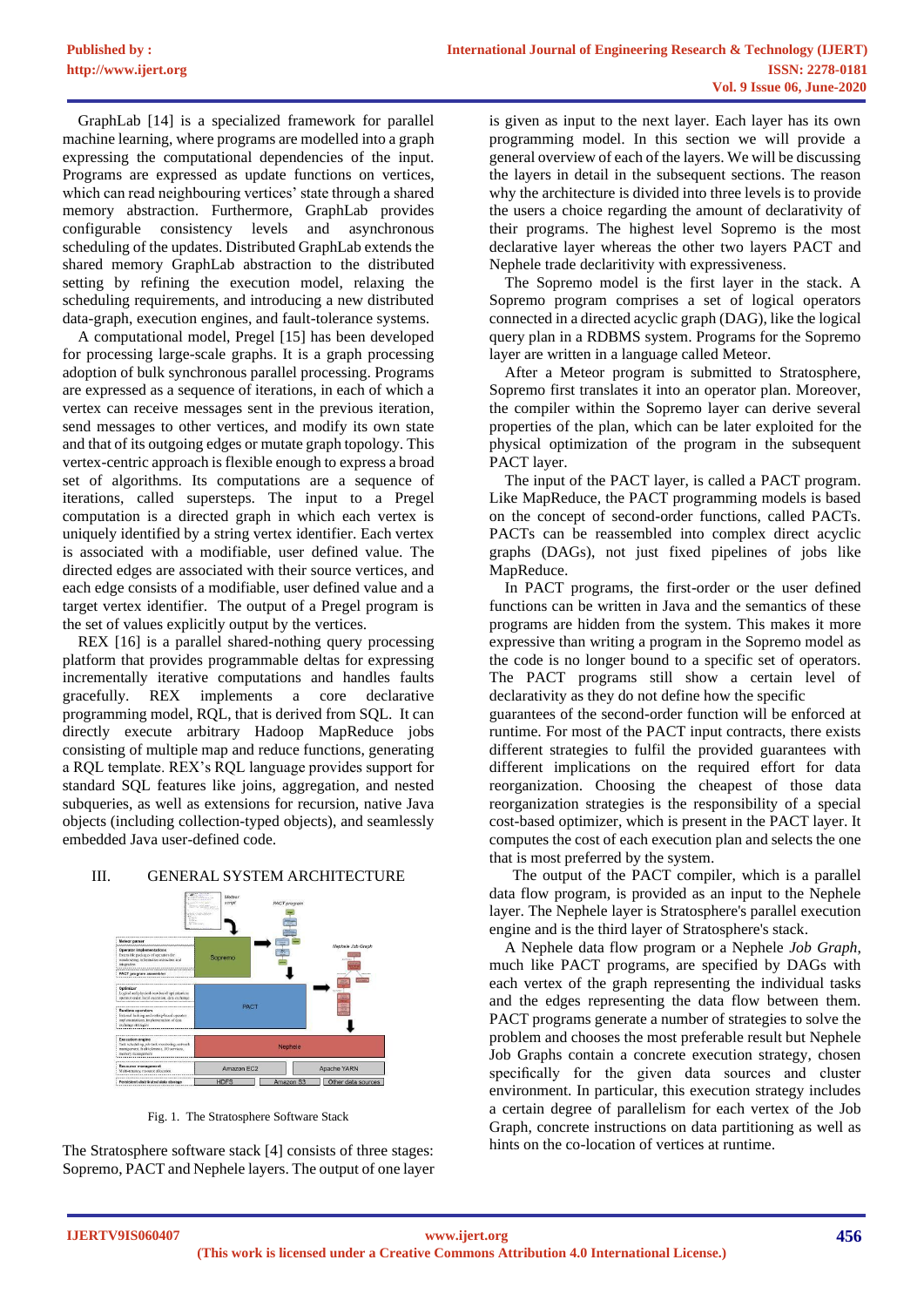The Nephele layer shows maximum expressiveness. But this degree of expressiveness is reached at the expense of programming simplicity.

 Nephele itself executes the Job Graph on a set of worker nodes. It allocates the hardware resources to run the job from a resource manager, scheduling the job's individual tasks among them, monitoring their execution, managing the data flows between the tasks, and recovering tasks in case of failures in execution.

While a job is being executed. Nephele can collect statistics on the runtime characteristics of each of the tasks, starting from CPU and memory consumption to information on data distribution. These data are stored in the master node of Nephele's Job Graphs and can be accessed by accessing the master node.

# IV. METEOR AND SOPREMO

 In Stratosphere, the semantics of the user defined functions would be abstracted from the compiler and the optimizer. These functions offer an advantage over existing query languages as they can be modified by user to perform complex operations easily. Here, we treat user-defined functions as first-class operators for a data flow scripting language. This proves to be advantageous as the operator's semantics can be accessed at compile time for data flow optimization or correcting semantic errors.

 Sopremo is a semantically rich operator model, and Meteor is an extensible query language that is embedded in Sopremo. Sopremo provides a framework that allows users to easily develop and integrate extensions with the respective operators and instantiations. Meteor queries are translated into data flow programs of operator instantiations, i.e., concrete implementations of the involved Sopremo operators. Sopremo's framework allows users to customise packages, the respective operators and their instantiations. Sopremo already contains a set of base operators from the relational algebra, plus two sets of additional operators for Information Extraction and Data Cleansing.

# *A. Meteor – The Query Language*

 Meteor is an operator-oriented query language that emphasis on analysis of large-scale, semi- and unstructured data. Users compose queries as a sequence of operators that reflect the desired data flow. By importing applicationspecific operators, users can use Meteor to process data for a wide range of applications. The internal data model is based on Json, but Meteor supports additional input and output formats. The goal of Meteor is to support a large variety of applications, each with its own specialized and customized operators which have been imported dynamically. To enable the correct specification of a query with arbitrary, dynamically imported operators, all operators in Meteor have a uniform syntax.

 Additionally, to operators, Meteor allows users to define and import functions. Function definitions inside a Meteor script have the same expressive power as a new Meteor script. These functions serve to shorten a script that repeatedly uses a given sequence of operators or expressions. The meteor parser parses any given Meteor query into an abstract syntax tree and then translated it into

a logical execution plan of Sopremo operators. The plan is then handled by the Sopremo layer.

# *B. Sopremo – The Operator Model*

 Sopremo is an execution engine that manages packages of extensive operators. This framework works as a Meteor parser that produces an executable PACT program. Sopremo consists of relational operators along with the applicationspecific operators, like data cleansing and information extraction operations such as remove duplicates and annotate persons. When the Meteor script is executed by Sopremo, all variables are replaced by edges in order to represent the flow of data. The various operators possess certain properties such as the remove duplicates operator has a similarity measure and a threshold as properties. The values of properties belong to a set of expressions that process individual Sopremo values or groups thereof. These expressions can be further nested to form trees in order to perform more complex calculations and transformations.

 In Sopremo, all operator instantiations have a direct Pact implementation. Therefore, there are two steps in the final compilation of the complete Sopremo plan. First, all operator instantiations in the Sopremo plan are translated into partial Pact plans. Second, the inputs and outputs of the partial Pact plans are rewired to form a single, consistent Pact plan. In order to improve the runtime efficiency of a compiled plan, the translation process is extended with two more steps: First, a Sopremo plan is logically optimized. A separate, physical optimization is performed later in the Pact layer. Second, a schema less data model is used by PACT which is crucial to reorder Pacts. For pure Pact programs, the schema interpretation is performed by Pact users in their UDFs. Nevertheless, the additional semantics of Sopremo operator allows Sopremo to deduce an efficient data layout and bridge the gap between the data model of the Pact model and the nested data model of Sopremo. Meteor or Sopremo users thus do not have to specify the data layout explicitly.

 Meteor users formulate a query that is parsed into a Sopremo plan. To import packages, Meteor requests the package loader of Sopremo to inspect the packages and load the discovered operators and predefined functions. Meteor uses these packages to validate the script and translate it into a Sopremo plan. The plan is analysed by the schema inferencer to obtain a global schema that is used in conjunction with the Sopremo plan to create a consistent Pact plan. When the query is successfully executed, one or more output files are produced that are encoded in Json if not specified. In case of an error, Meteor users receive two kinds of feedback depending on the type of error. Firstly, a Meteor script may be invalid. Operators check whether their configuration is containing any error, if properties are conflicting or some prerequisites are unavailable. Secondly, Sopremo operators may contain errors. In this case, Meteor shows a detailed stack trace of the erroneous operator on the master node. That means the Sopremo plan is reconstructed at execution time and stack traces from the cluster nodes are transferred to the master node. Also, Sopremo might optionally add debug information to allow values to be traced along a script execution to ease debugging of Sopremo operators as well as Meteor scripts.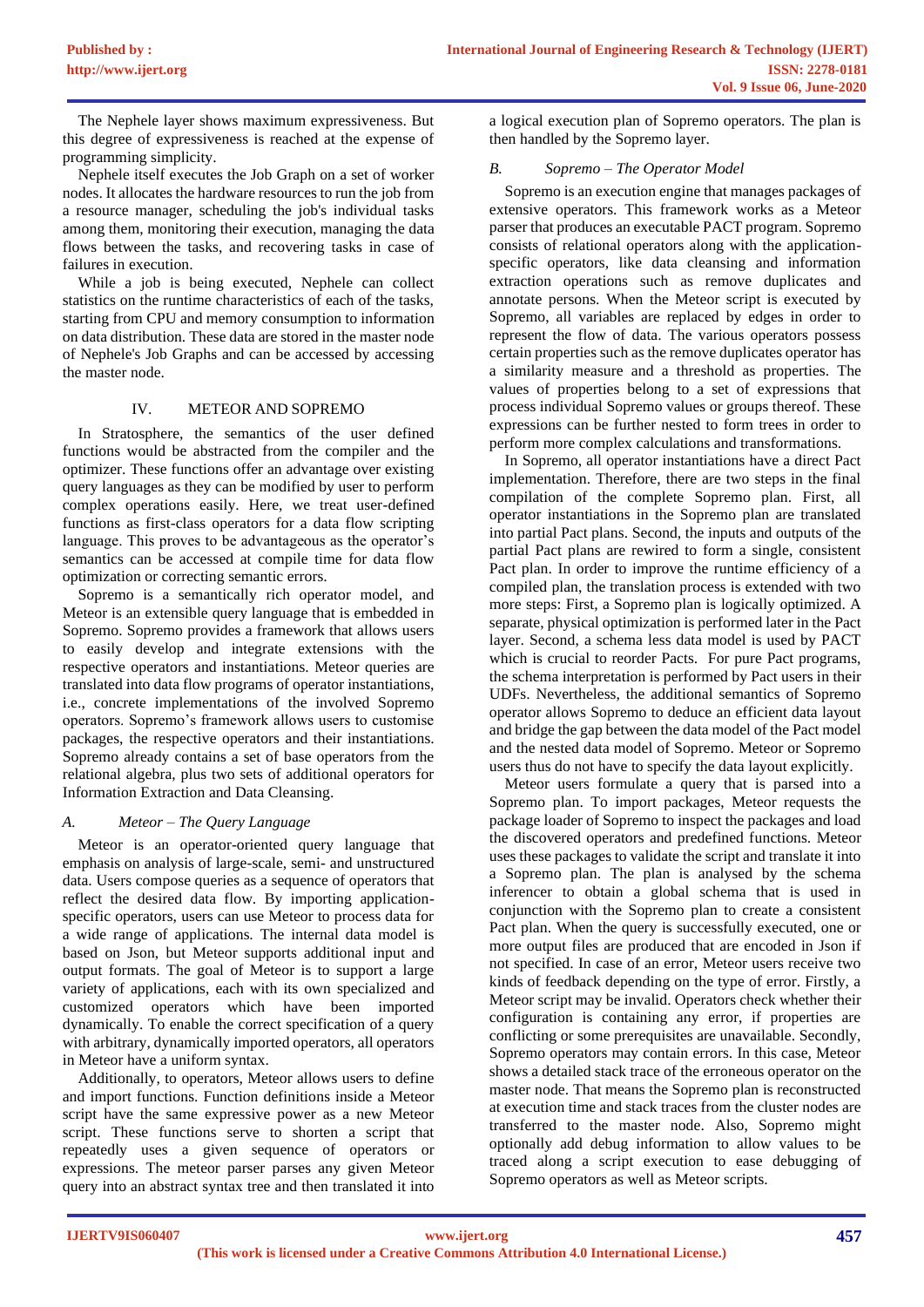#### V. PACT: A MODEL FOR PARALLEL PROGRAMMING

 Stratosphere provides an explicit layer called the PACT [1] layer that abstracts the process of parallelization so that the user does not have to write complex parallel code. Here we describe the PACT layer.

#### *A. Data Model*

 PACT programs work on a flat data model. An intermediate result of one PACT program is called a data set which is an unordered collection of records. A data set is consumed by another PACT program. The semantics of the values in the record and how they are interpreted are opaque to parallel runtime operators. They can only be manipulated by the user defined function (UDFs) that process them.

 Some functions grouping of attributes according to one attribute or by other types of association. To facilitate such operations, a subset of the record's field is maintained as the key. In the definition of the key, we need to include the types of the values in these fields so that the runtime operators can access the relevant fields (for sorting and partitioning) from the otherwise schema-free records [4].

#### *B. Operators in PACT and acyclic PACT programs*

 A PACT is a second-order function that takes a data set and a first order user-defined function (UDF) as an input. A (PACT) operator consists of a second order PACT function and a concrete instantiation of the UDF. PACTs specify how the input data will be partitioned into independent subsets called parallelization units (PUs). The actual semantics of how the data will be manipulated is encapsulated in the UDFs. The PACT programming model is declarative enough to abstract away parallelization, but it does not directly model semantic information like the Sopremo layer. On the other hand, the semantic information is encapsulated in the UDF and is hidden from the system.



Fig. 2. A PACT operator using a Reduce PACT

 Figure 2 shows a PACT operator that uses the Reduce function as its PACT. The input data set is logically grouped according to their keys (shown as different colors, which corresponds to its first attribute). Each group with a certain specific key becomes a parallelization unit (PU). Then, the UDF is applied to each PU independently. The logical division between the PUs can be achieved by various physical data partitioning schemes. Taking an example of figure 8, we can physically partition the PUs into two nodes as indicated by the thick horizontal dashed line such that  $PU_1$ resides in node 1, and  $PU_2$  and  $PU_3$  reside in node 2. The logical output of the PACT program is the concatenation of the outputs of all the UDF calls.

 There are five second-order functions that are implemented in the system. These are Map, Reduce, Match,

Cross and CoGroup. The Map forms a PU from every record in the input. The Reduce function forms a PU of all the records in the input which have the same key value or any other attribute defined by the user. The Match, Cross and CoGroup PACTs operate on two input data sets. The PUs of the Match function are pairs of data that have the same key attribute value. The Cross function dictates that every record of the first input together with every record of the second input forms a PU, performing a Cartesian product. CoGroup generalizes Reduce to two dimensions; each PU contains the records of both input data sets with a given key. The source of records (left or right input) is available to the UDF programmer.

## *C. Iterative PACT programs*

 Most data analysis tasks cannot be accomplished by just one pass over the data. On the other hand, we require to make many iterations over the data repeating certain computations to make their solutions better until a convergence criterion is reached. The PACT programming model supports such iterations [22].



Fig. 3. The five second-order functions (PACTs) currently implemented in Stratosphere. The parallelization units implied by the PACTs are enclosed in dotted boxes. (a) Map (b)Reduce (c) Cross (d) Match (e) **CoGroup** 

 PACT offers two different declarative fix-point operators: one for Bulk iterations and the other for incremental iterations. One parallel application of the step function to all partitions of the partial solution is called a superset. Bulk iterations execute the PACT program which forms the step function iteratively in each superstep, using the entire partial solution and then re-computes the next partial solution by applying the step function, which in turn is consumed in the next iteration. The iteration halts when a user defined criterion is reached.



Fig. 4. An algorithm that finds the connected components of a graph as a bulk iteration and an incremental Stratosphere iteration. (a) Bulk iteration (b) Incremental iteration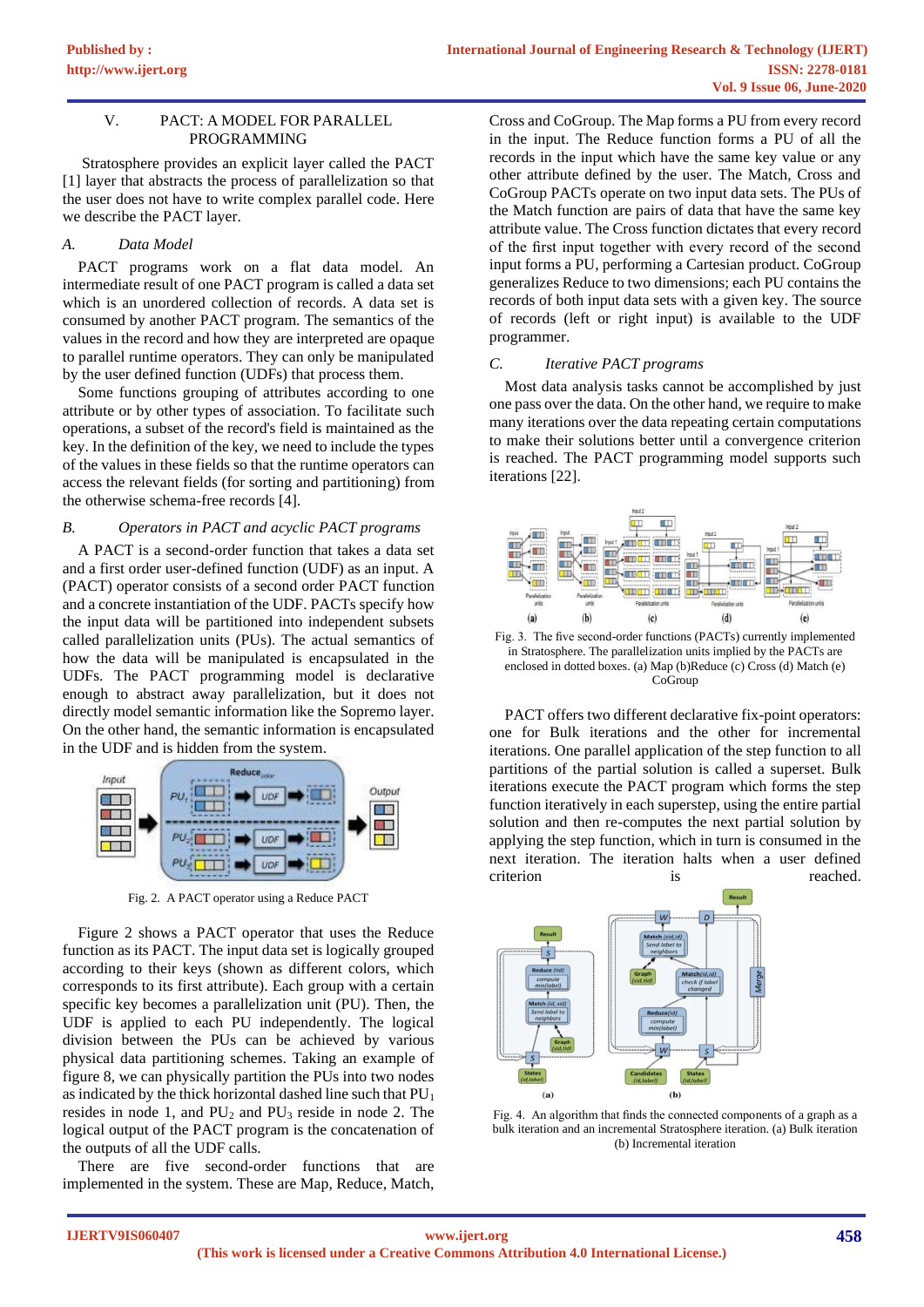In Incremental iterations, the partial solution is divided into two data sets: a solution set (S) and a working set (W). At each iteration, only the working set is consumed and selective modifications are made to the solution set elements. Thus, we are incrementally increasing the quality of the solution set rather than fully re-computing the partial solution. Using the S and W sets, the step function generates a new working set and a delta set (D) that tracks the changes that are taking place in the solution set (S) in that step, that is, it contains the set of elements that need to be updated in the solution set. The step function is then applied to the new working set.

 Incremental iterations give us more efficient algorithms because not every element in the partial solution are consumed by the step function and hence not each element has to be examined in each superstep.

## VI. OPTIMIZATION IN STRATOSPHERE

The optimizer in Stratosphere compiles PACT programs into Nephele Job Graphs.

## *A. Overview of the Optimizer*

 The optimizer itself consists of four phases. Like many relational optimizers, the optimization process is separated into a logical rewriting and a physical optimization phase.



Fig. 5. The different program transformation phases of the Stratosphere optimizer

 Before optimization, the optimizer converts a PACT program into an internal representation which is a DAG consisting of operator nodes that represent data sources, data sinks, PACT operators and internal operations.

 The optimizer generates plans that are semantically equivalent in the next phase by the process of operator reordering.

 The next step after operator reordering is physical optimization. The logical parallelization is defined by the second-order function of an operator. For the same secondorder function, there can be several strategies for physical data shipping, such as range or hash partitioning or broadcasting, that help in providing the parallelization requirements and also multiple strategies for local physical execution, such as sort or hash based techniques. Like traditional database systems, interesting properties [9] can be used in this step. The execution plan that is finally

generated is translated into a Nephele Job Graph and is submitted for execution.

## *B. Reordering of Operators*

 In the first stage of optimization, the PACT operators are reordered to achieve better computational speed, just like any other relational database. But unlike other relational databases, classical rewriting rules cannot be applied to PACT operators as the semantics of these operators are not known by the optimizer. For Stratosphere's optimizer, we define two sufficient rules which successive operators need to fulfil so that they can get reordered without affecting the program semantics. We use the read and write field sets to hold the information of all the fields read and written by the UDF. Hence, a write access to any record might add, remove or update any existing attribute.



Fig. 6. (a) Original PACT program (b) Modified PACT program (c) Physical plan (d) Nephele Job Graph

 The first condition for reordering checks the read and write sets of the two successive PACT operators for overlapping access patterns. For the condition to be met, only the read sets can intersect. The second condition is only applied to the group operators like Reduce and CoGroup. As group orders can have different group sizes and the semantics of the program might get altered if we reorder grouping operators of different sizes, we keep a condition that the input groups are preserved when we reorder the operators.

 When the conditions are met by two successive operators to get reordered, we have to have an algorithm to reorder the operators. With a DAG, we can have multiple successors, much like a relational optimization with subexpressions. Going by the simplest solution to this problem, we split the data flow after each such operator. By doing this, we decompose our DAG into a number of trees where operator reordering is performed. After reordering, the trees are recomposed into a DAG.

# *C. Physical Optimization*

 Execution strategies from parallel database systems are supported by Stratosphere. These strategies include repartitioning and broadcast data transfer strategies and local execution strategies; such as sort based grouping or multiple join algorithms. In addition to execution strategies, the optimizer uses the concept of interesting properties. The optimizer keeps track of all the physical data properties such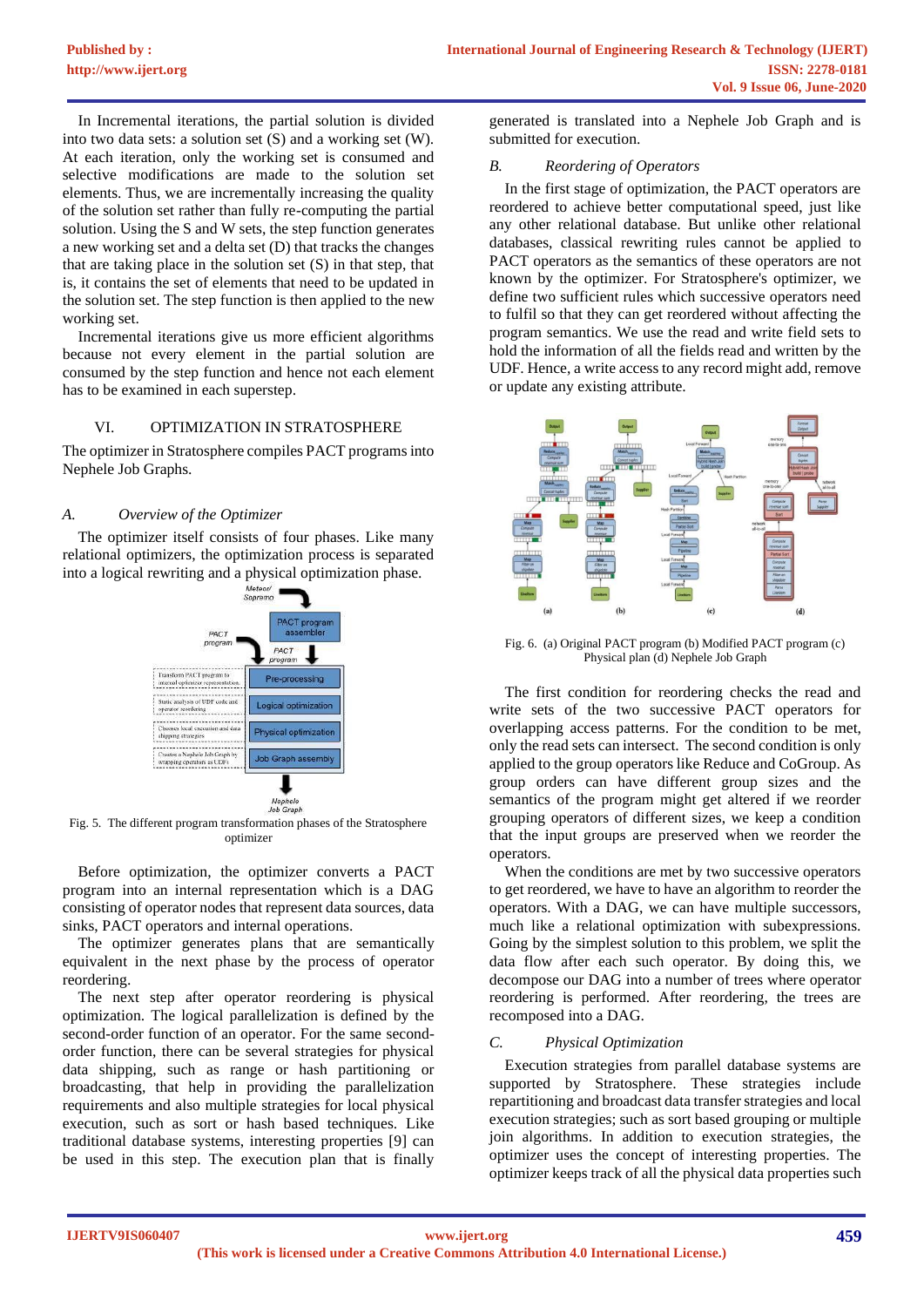as sorting, grouping and partitioning of any given PACT operator to improve the operator's execution. The optimizer in Stratosphere chooses the optimal plan using a cost-based approach from multiple semantically equivalent plans.

 The physical plans are generated by an algorithm which follows a depth-first search approach from the sink nodes of the program. As it moves down to the sources, it keeps track of the interesting properties. When the algorithm reaches a data source, it starts generating physical plans on its way back to the sinks. For each such sub-flow, the algorithm remembers the least cost plan and also the interesting properties. Keeping these in mind, the optimal plan is produced.

 To correctly identify the optimal plans for arbitrary DAG flows, we investigate the program to see where the DAG branches and which binary operators joins these branches back. For the joining operators, the sub-plans that are rooted at the branching operator are seen as subexpressions and the plan candidates for that operator's inputs must have the same sub-plan for the common subexpression.

#### VII. NEPHELE

Nephele is the aboriginal data processing scheme to clearly accomplish the dynamic resource allotment afforded by today's cloud computers for both, task appointing and beheading. It allows authorizing specific tasks of a processing job to distinct varieties of virtual machines and takes care of their instantiation and termination amid the job execution.

#### *A. Architecture of Nephele*

 Nephele, based on classical master-worker principle, is a densely populated parallel data flow engine handling resource management, scheduling, fault tolerance and communication. Before deferring a Nephele compute job, the client must outset a VM that runs Job Manager. The Job Manager is answerable for scheduling client's job. The execution of tasks is done by a group of instances which are allocated an element called Task Manager. A Task Manager accepts one or more jobs or tasks from the Job Manager one at a time, executes them and notifies the Job Manager about their conclusion or possible glitches. A client is the one who commences the request to the job manager. The job manager will then be on hold until the task from client harmonizes the process and it audits the vacancy of the server. If the server is vacant for that particular task, it allots the resources for execution and holds up till conclusion. Cloud Controller Module acts as admix between the job manager and task manager. It is also answerable for harmonizing and management of the execution and also the expedition of tasks. It checks for the availability of task managers and allocate the resource for the task to be executed. Task Manager Module holds till the final execution of task; it then executes it and circulates the complete feedback to the job manager which then goes to the client.



Fig. 7. Structural overview of Nephele running inside a compute cloud.

#### *B. Job Description in Nephele*

 Nephele Jobs are conveyed as a directed acyclic graph (DAG) where each vertex symbolizes a task of the overall processing job and edges construe the communication discharge between these tasks. An Extended Nephele job is composed of three essential methods: First, the user must establish a connection to VM and commence his task. Second, the task program must be allotted to a vertex. Finally, the graph must be a connected graph. For developing the job graph, client must have some basic knowledge about features like number of subtasks per instances, sharing instances midst tasks, variety of channels and instance types for job descriptions. Once the Job Graph is defined, the user acknowledges it to the Job Manager along with the accreditations that the user has retrieved from the cloud operator.

#### *C. Job Scheduling and Execution*

 Once an authorized Job Graph is received by user, JM converts it into Execution Graph. It defines the aligning of subtasks to instances and the communication channels between them. Execution Graph comprises of a Group Vertex where stages are utilized to avert the instance type vacancy complications in the cloud. Subtasks are termed as Execution vertex which is monitored by its parallel Group vertex. Each subtask is aligned to an Execution Instance which is represented by an ID and an instance type defining the hardware properties of the parallel VM. After giving the job to the JM, it splits the job into subtasks and appoints them into a number of Task managers as per the number of subtasks. These subtasks are reported to the TM via any type of channel as per the type of the job.

## VIII. EXPERIMENTAL EVALUATION

The current version of Stratosphere is carefully evaluated against other systems for large scale data processing that are open-source. A series of experiments are conducted which compare Stratosphere with version 1.0.4 of the vanilla MapReduce engine which is shipped along with Apache Hadoop, version 0.10.0 of Apache Hive which is a declarative language and a relational algebra runtime running on Hadoop's MapReduce and also version 0.2 of Apache Giraph [5]. Giraph is an implementation of Pregel's [18] vertex centric model for graph computation that makes use of a Hadoop map-only job for distributed scheduling.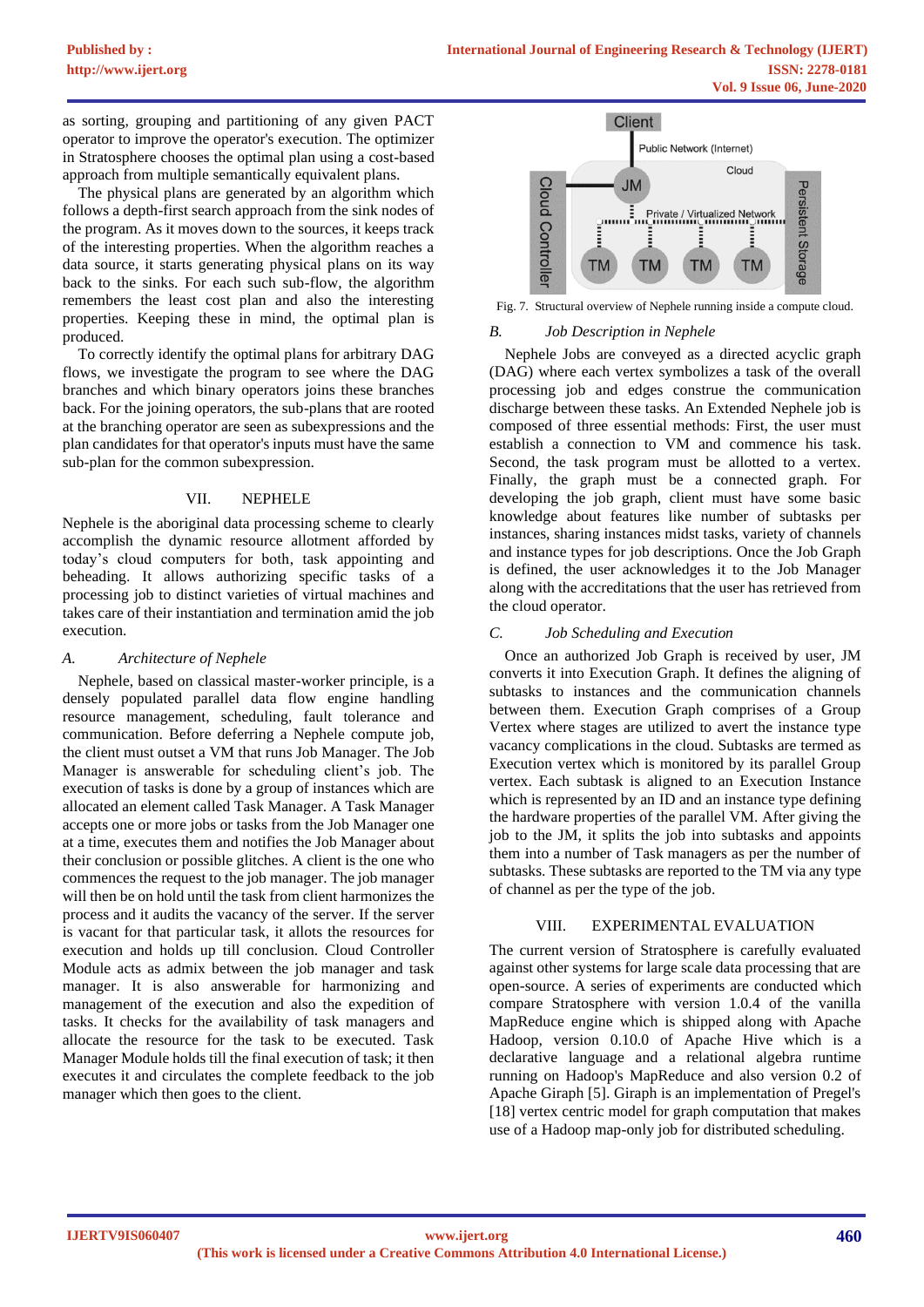## *A. Triangle Enumeration*

 Triangle enumeration is a problem that illustrates the benefits of PACT compositionality. The algorithm is based on enumerating graph triangles. This algorithm is computed as two MapReduce tasks. The first reduce function is responsible for building all triads, i.e. pairs of connected edges. The second reduce function would create a join between various triads produced by first function and would remove all triads that cannot be closed by a matching edge. Even though MapReduce implements this algorithm, it is not that efficient and it is difficult to manage two reduce functions. PACT offers a way to represent triangle enumeration as a single, simple dataflow using a map, a reduce and a match function. The two approaches have been diagrammatically explained in Figure 8.



Fig. 8. Triangle Enumeration of Pokec social network graph.

Experiment of enumerating triangles for a symmetric version of Pokec social network graph, it has been observed and highlighted in that the strategy using pipelined execution in PACT offers a better result over a Hadoop implementation involving two MapReduce functions.

#### *B. Relational Query*

 We make a comparison of Stratosphere with Hive, which compiles SQL-like queries as sequence of Hadoop MapReduce jobs.

 The benefits of using Stratosphere are clear from figure 10 as it has a more general approach to optimization and specification of complex data processing programs. Hive's optimizer, has to follow the strict MapReduce pipeline and has to break up HiveQL expressions into several different MapReduce jobs. This leads to unnecessary I/O overhead as between each map and reduce phase, data has to spilled to the disk. On the other hand, Stratosphere can optimize and execute complex tasks by representing the programs as DAGs. No data is written to the disk till the output is generated because the operators and the input of the reducer function handling the revenue aggregate computation fit into memory.



Fig. 9. Scale-out experiment with DOP ranging from 40 to 200 for the relational query.

#### *C. Fault Tolerance*

 For a system to be efficient and reliable, it is important to make sure that it has a strong recovery mechanism and is fault tolerant. Here, a comparative study of two programs namely, Triangle Enumeration and a variant of Relational Query has been used in order to emphasize the need and efficiency of fault-tolerance mechanism checkpoints. For each of the program, a failure-free runtime has been calculated with and without checkpoints and also the total runtime post recovery when encountered a failure. For both the programs, on experimentation it has been observed that the failure is encountered approximately after 50% of the failure-free runtime and mainly in the join operator.

#### IX. CONCLUSION

In this paper, we presented an elaborated study of a software stack for analysing and processing big data, Stratosphere. Stratosphere has a layered structure with a high-level scripting language Meteor, an operator model, Sopremo and distributed execution engine, Nephele. Using Meteor and Sopremo, the functionality of the operators can be extended by importing packages and functions for various operations. Nephele is the next layer of the stack that acts as a distributed execution engine. The task of Nephele is to provide scalable execution, scheduling, network data transfers and fault tolerance. Stratosphere maintains a perfect balance between two of the most widely accepted programming platforms for big data that is, MapReduce and Relational databases. Analysis of Stratosphere has opened a diverse area for research. Firstly, a lot of modifications can be suggested in design, compilation and optimization of the high-level declarative languages in various domains. Also, merging the distributed data management systems with existing scalable system by adapting its algorithms and architecture will make the system more efficient.

## X. REFERENCES

- [1] Alexandrov A., Battré D., Ewen S., Heimel M., Hueske F., Kao O., Markl V., Nijkamp E., Warneke D.: Massively parallel data analysis with pacts on nephele. PVLDB Vol. 3, No. 2, pp. 1625– 1628 (2010)
- [2] Alexandrov A., Ewen S., Heimel M., Hueske F., Kao O., Markl V., Nijkamp E., Warneke D.: Mapreduce and pact - comparing data parallel programming models. In: BTW, pp. 25–44 (2011)